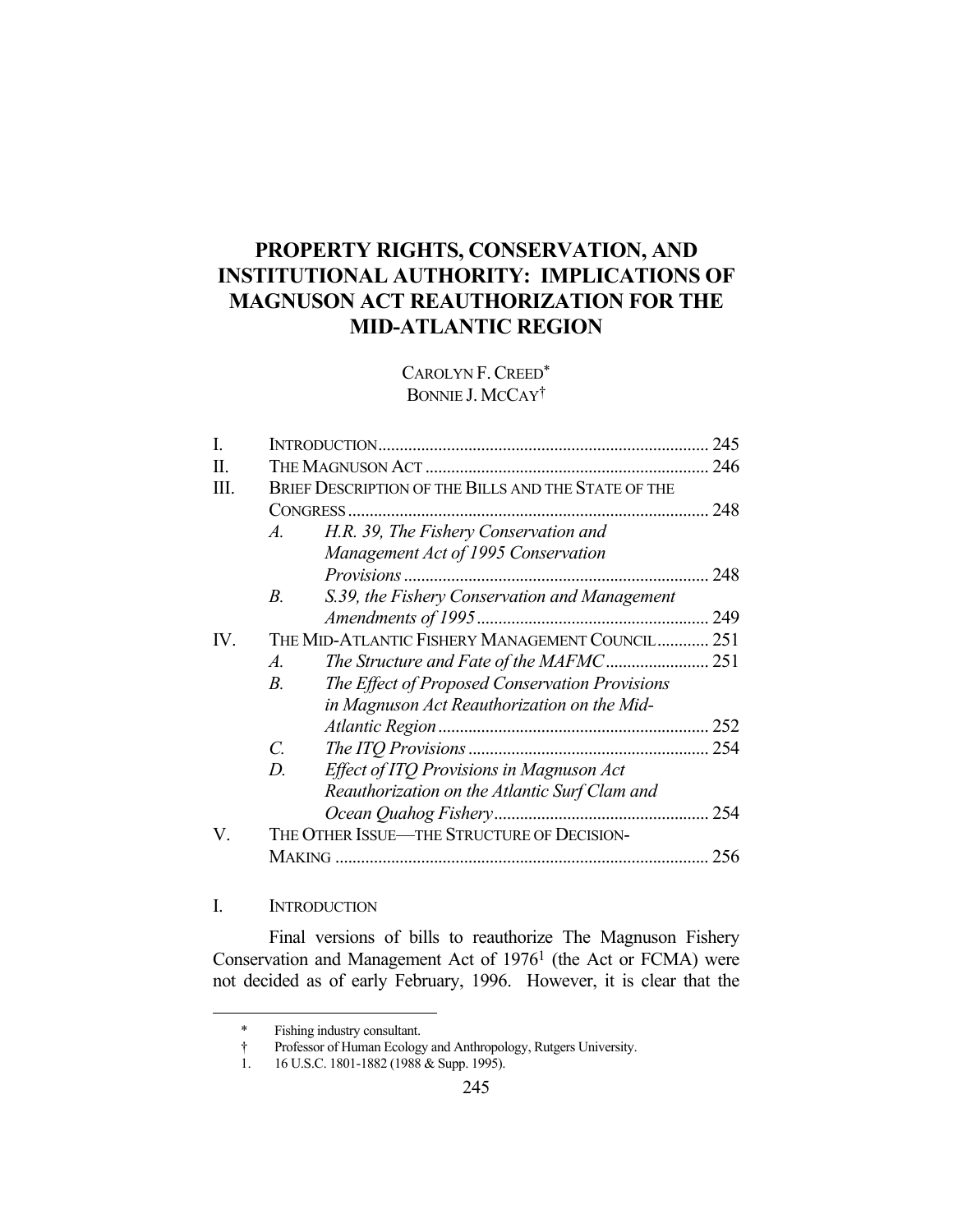mood of Congress is to make significant changes in the management of the nation's fisheries in the extended economic zone (EEZ).2 These changes will favor conservation over social or economic goals and specify more clearly Congress's views on social equity in fishery management decisions, including the special status of fishery-dependent communities. The proposed legislation will also change the structure of decision making, giving Congress a greater role in determining what policy is and how it is implemented. It appears to be Congress's intent to direct the Secretary of Commerce, the agency currently holding the fisheries mandate, $3$  to be much more proactive in preventing overfishing. Thus Congress is choosing to shift power from the regions to the federal government and change the structure of the regional fishery management council system which the Magnuson Act instituted. Finally, Congress is especially concerned about a relatively new tool in fisheries management, ITQs, or individual transferable quotas, and appears inclined to impose restrictions on their use.

#### II. THE MAGNUSON ACT

1

 When Congress passed the Magnuson Fishery Conservation and Management Act in 1976, it extended the boundaries of U.S. fisheries jurisdiction to 200 miles and established eight fishery management councils to develop fishery management plans for managing fisheries in their geographical jurisdiction. Responsibility for approving and implementing the fishery management plans was given to the Department of Commerce. Two committees, the House Resources Committee4 and the Senate Committee on Commerce, Science and Transportation (Commerce Committee), are responsible for re-authorization of the Act. The House Resources Committee completed work on a reauthorization bill, which then went to the House floor. The House approved H.R. 39, the "Fishery Conservation and Management Amendments of 1995," on October 18, 1995. The Senate companion bill is S. 39, the "Sustainable Fisheries Act." It is still in committee and is being revised as of early February.

 <sup>2.</sup> The EEZ extends from 3-200 nautical miles from shoreward baselines.

 <sup>3.</sup> At this time, Congress is considering dissolving the Commerce Department and reassigning marine fishery management.

 <sup>4.</sup> The 104th Congress dissolved the House Merchant Marine and Fisheries Committee and assigned marine fisheries issues to the House Resources Committee.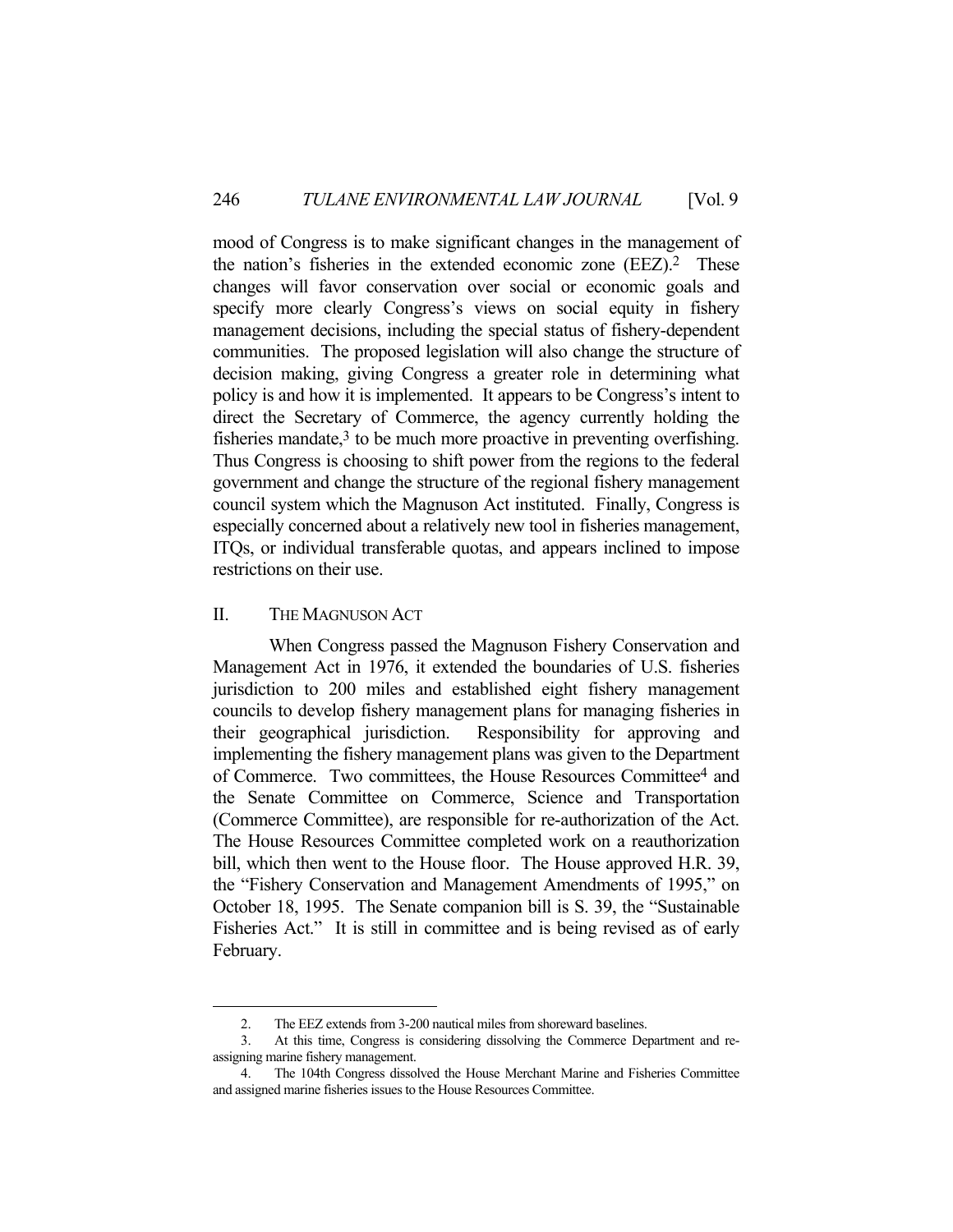1

## 1996] *MID-ATLANTIC* 247

 Whatever the outcome of reauthorization, the Mid-Atlantic and other regions will be strongly affected by North Pacific fishery issues. This is partly due to the position of Alaskans in Congress. The new Republican majority has put Alaskans in key positions to influence the reauthorization of the Magnuson Act, with Congressman Young sitting as chairman of the House Resources Committee and Senator Stevens as chairman of the Senate Commerce Committee's Subcommittee on Oceans and Fisheries. In addition, Senator Stevens is a member of the Senate Appropriations Committee and many believe he will be its new chairman. Because of their positions on these key committees, the fate of fishery management is going to be strongly influenced by North Pacific fishery issues. In addition, conservation advocates have become powerful voices in the reauthorization process, as is reflected in the House and Senate bills.

 Two very controversial issues in the North Pacific are the implementation of an ITQ system for the halibut-sablefish fishery and the potential that ITQs<sup>5</sup> might also be implemented for the groundfish fishery. ITQs are also being debated in other regions, especially in New England and the Gulf of Mexico. As one Senate staff person put it, ITQs have "become the linchpin" of the process to reauthorize Magnuson. Not only are ITQs the most contentious issue Congress is addressing, but the ITQ debate is part of a larger debate over the fate of coastal communities at a time when fisheries on all coasts are considered to be overfished.

 ITQs are management tools that allocate privileges or rights to harvest specified amounts of a quota to individuals or enterprises. ITQs appeal to fishery managers seeking to prevent the twin problems of overfishing and overcapitalization. Public debates about ITQs largely focus on the following issues: whether a public resource should be

 <sup>5.</sup> In an open access regime for the exploitation of a common pool resource, fishers own nothing of the resource, except perhaps the right not be excluded, until they actually capture it. Limiting entry creates value in the rights of access and narrows the boundary of the group with access rights, but does not eliminate the incentives to race to capture more fish before others can. In an ITQ system, participants own shares in rights to capture a resource, although the fish or other marine resources remain in the public domain until they are captured. Depending on how the system is designed, participants can buy, sell, lease, trade, and inherit shares as they would any other property. This is very close to what is thought of as private property. However, unlike the example of a farming system based on private property rights to harvest, in a marine fisheries case the government retains the right to determine an overall quota and other aspects of the fishery that affect sustainable use of the fish stocks. To that extent ITQs may be defined as quasi-private property. They represent property in rights of access to and withdrawal from common pool and public resources, not in the resources themselves.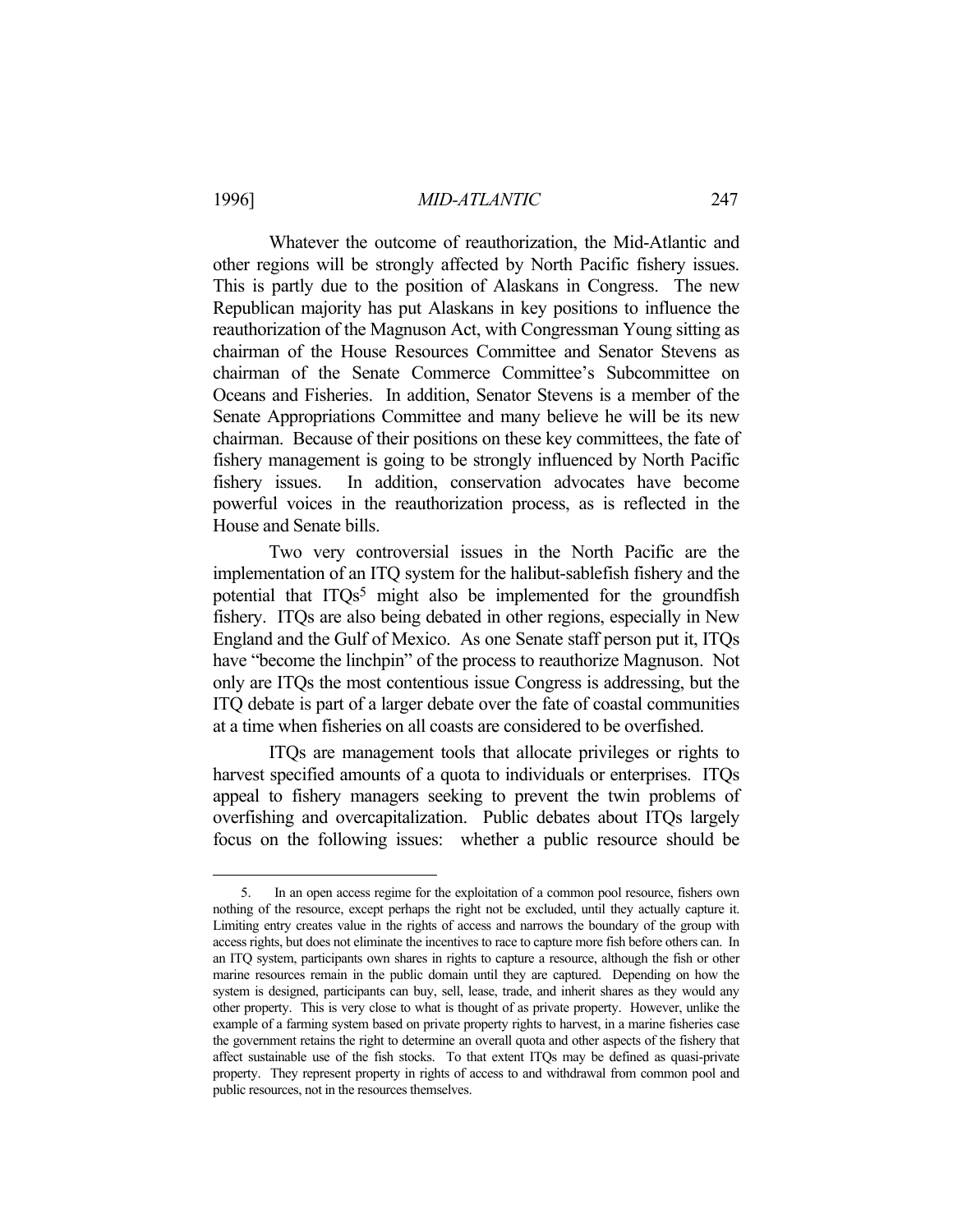allocated to private interests; whether the costs and benefits of an ITQ management program are distributed in a way that is politically acceptable and socially equitable; and, whether privatization helps or hinders the task of sustainably managing wild fisheries. There is also academic debate about the extent to which ITQs fulfill the objectives of promoting more economic and administrative efficiency and relatively new debate about the organizational structure of ITQ fisheries governance.

III. BRIEF DESCRIPTION OF THE BILLS AND THE STATE OF THE **CONGRESS** 

## *A. H.R. 39, The Fishery Conservation and Management Act of 1995 Conservation Provisions*

 H.R. 39 contains a number of provisions to prevent overfishing, minimize bycatch, and protect fishery habitat.

 The bill changes the definition of optimum yield (OY) for a fishery management plan. Councils are required under current law to manage fisheries for OY, which is defined as maximum sustainable yield6 (MSY), *modified* by any relevant social, economic, or ecological factors. The House voted to change the definition to "as *reduced* by any relevant social, economic, or ecological factor," to ensure that councils could not increase the allowable catches above MSY. The fate of fishing communities has also been tied to OY by requiring that OY be designed to provide "employment opportunities and economic benefits through the sustained participation of local community-based fleets and the coastal communities which those fleets support."7

 The Secretary is also required to intervene to prevent overfishing and develop a fish rebuilding program, should a Council fail to do so. In addition, the Secretary must report annually to the Councils and the Congress on the status of fisheries in danger of being overfished. The bill also requires the Councils to describe essential fishery habitat for each of their fishery management plans, based on Secretarial guidelines. In addition, federal agencies will have to notify the Secretary of any

<u>.</u>

 <sup>6.</sup> Peter A. Larkin, 1979. An epitaph for the concept of maximum sustained yield. Trans. of the Amer. Fisheries Society 106(1): 1-11.

 <sup>7.</sup> H.R. 39, 104th Cong., 1st Sess. § 3.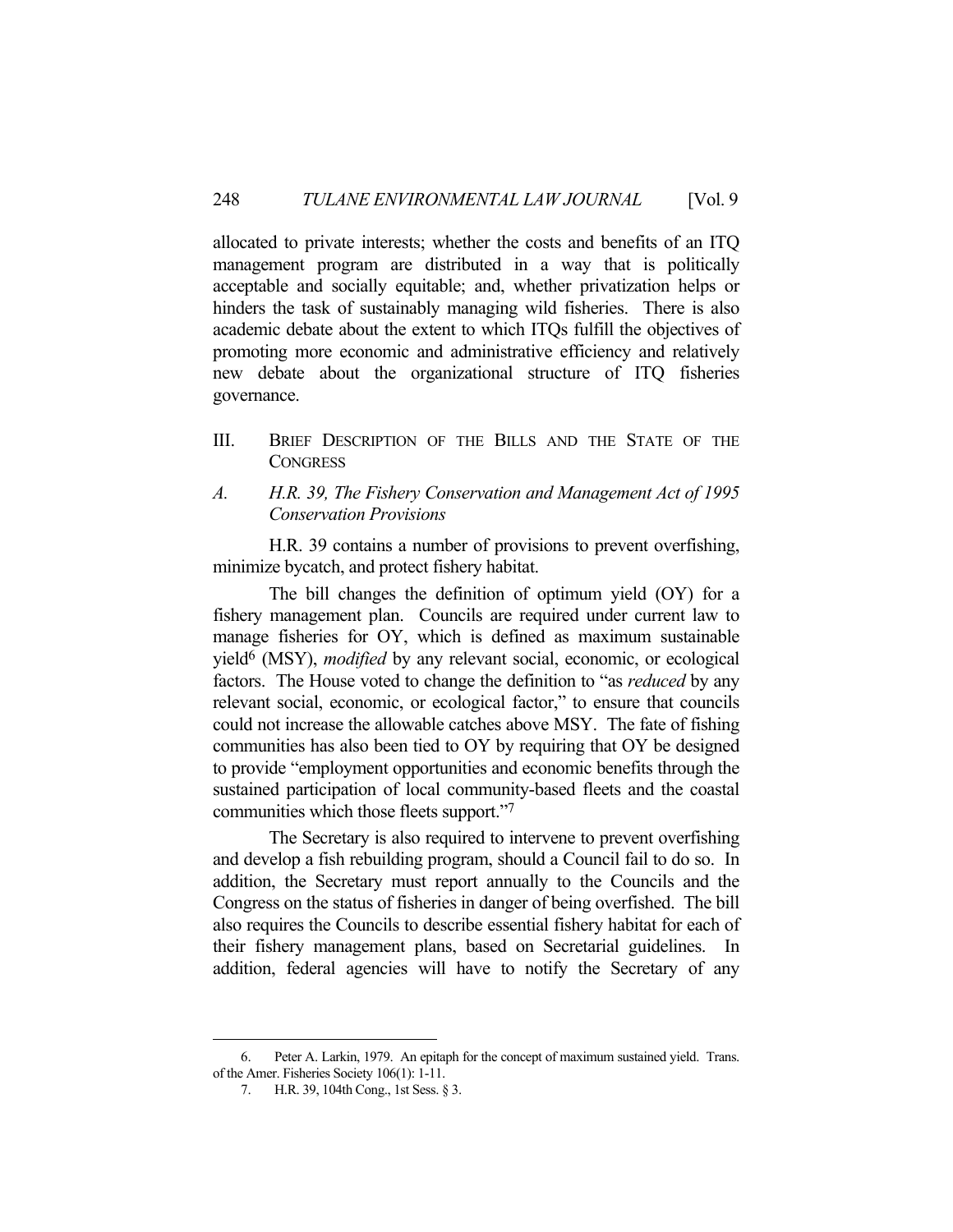proposed actions the agencies might take that would damage or modify essential fishery habitat.8

 Two sections of the bill deal with regional issues that are relevant to the Mid-Atlantic region. The State of North Carolina would become a member of the Mid-Atlantic Fishery Management Council. The bill also creates an optional "fishing capacity reduction program," to buy out excess fishing capacity user fees collected from license holders in a limited access fishery. This program was designed for the New England groundfish fishery, which includes some Mid-Atlantic vessels and some Mid-Atlantic ports.

 H.R. 39 contains a number of provisions pertaining to limited access individual quota systems.<sup>9</sup> These include provisions:  $(1)$  that individual quotas are not property rights and can be rescinded or reallocated without compensation; (2) that add to the criteria for awarding individual quotas; (3) that ITQs sunset seven years after implementation; (4) that establish a schedule for user fees for individual quota holders; (5) that establish a central individual quota lien registry system;10 and (6) that create a moratorium on new limited access systems until the Secretary has written guidelines for individual quota systems. addition, an amendment introduced and passed on the House floor does not allow individual quotas to be transferred, bought or sold (eliminating the 'T' in ITQs). It specifies that only participants in the individual quota fishery may hold individual quotas, and requires that unused individual quotas revert to the government for reallocation, with preference given to non-ITQ holders who are participants in that fishery. The bill exempts existing ITQ systems,<sup>11</sup> except that current systems would have a central lien registry system and the current ITQ holders would have to begin paying the user fees five years after the Act is reauthorized.

# *B. S. 39, the Fishery Conservation and Management Amendments of 1995*

 S. 39 is the Senate's companion bill to H.R. 39. As discussed, the staff for the Ocean and Fisheries Subcommittee of the Senate Committee

 <sup>8.</sup> H.R. 39, § 304.

 <sup>9.</sup> H.R. 39, § 303(b)(6) (16 U.S.C. 1853(b)(6)).

 <sup>10.</sup> This system makes it possible to use individual quotas as collateral, even though they are not a property right. It would therefore help small operators to buy individual quotas.

 <sup>11.</sup> There are three current ITQ fisheries, the Atlantic surf clam and ocean quahog fishery, the Atlantic wreckfish fishery, and the North Pacific halibut and sablefish fishery.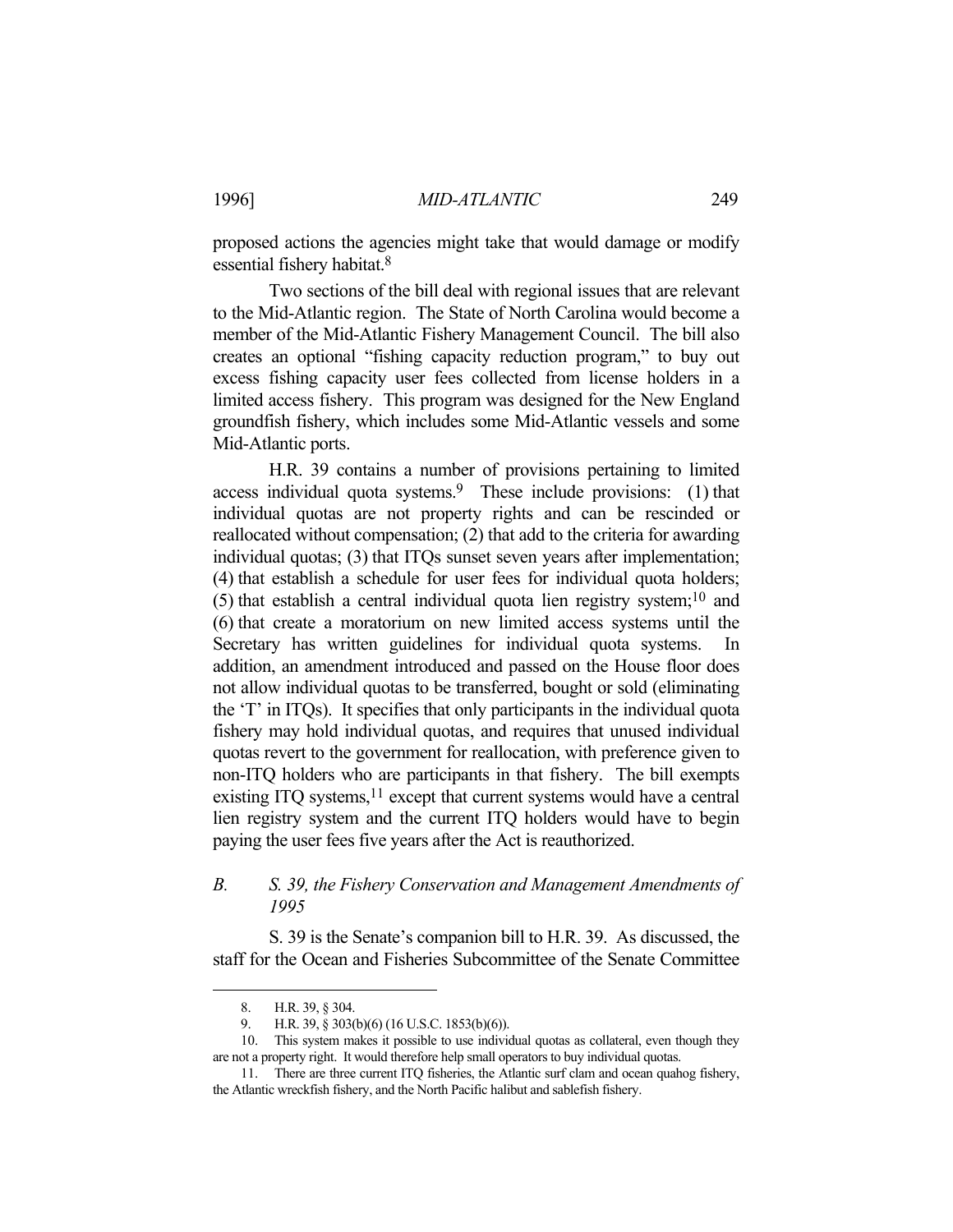on Commerce, Science, and Technology is currently redrafting S. 39. The earlier version of the bill addresses the same conservation issues that H.R. 39 addresses, so it is likely that provisions similar to those in H.R. 39 will be in the final reauthorization.12 ITQ provisions will almost certainly be included in S. 39, although the final form of the ITQ provisions is still being debated. Senator Stevens has decided to put his weight behind a five-year moratorium on ITQs and appoint a panel to study the issues and report back to Congress. A moratorium would be a compromise between ITQ opponents and proponents because it prohibits new ITQ systems, but it does not ban them forever. In addition, a moratorium would ratify a *de facto* moratorium on new ITQs, which Senator Stevens and Congressman Livingston (Chairman of the House Committee on Appropriations) announced in a letter to National Oceanic and Atmospheric Administration (NOAA) Assistant Administrator Roland Schmitten. The moratorium prohibits work on the development or implementation of any new ITQ systems, including an ITQ system the Secretary recently approved for Gulf of Mexico red snapper, until Congress has decided what to do about ITQs.13 However, senators from other regions, particularly those from the Mid-Atlantic region, question the wisdom of letting regional problems shape national policy. Some of these legislators are discussing alternatives, such as establishing a moratorium for the North Pacific and possibly the Gulf of Mexico and leaving the ITQ option for the other councils. It appears unlikely that anyone is going to take up the cause of ITQs, given the Alaska Senator's strong views and constituents' mixed views on ITQs. Although the outcome is not certain, a five year moratorium is most likely. In addition, the Oceans and Fisheries Subcommittee staff indicate that current ITQ systems would be exempt, except for the lien registry and user fees after five years.

 We now turn to a discussion of the impacts of proposed changes in conservation strategies and the management process for the Mid-Atlantic region.

 <sup>12.</sup> An alternate version of S.39 is also being circulated, which has far fewer micromanagement provisions than either S. 39 or H.R. 39. The substitute appears to have limited support, however.

 <sup>13.</sup> Letter from Senator Ted Stevens and Congressman Robert Livingston to Assistant Administrator of NOAA/NMFS, Rolland Schmitten (Dec. 22, 1995).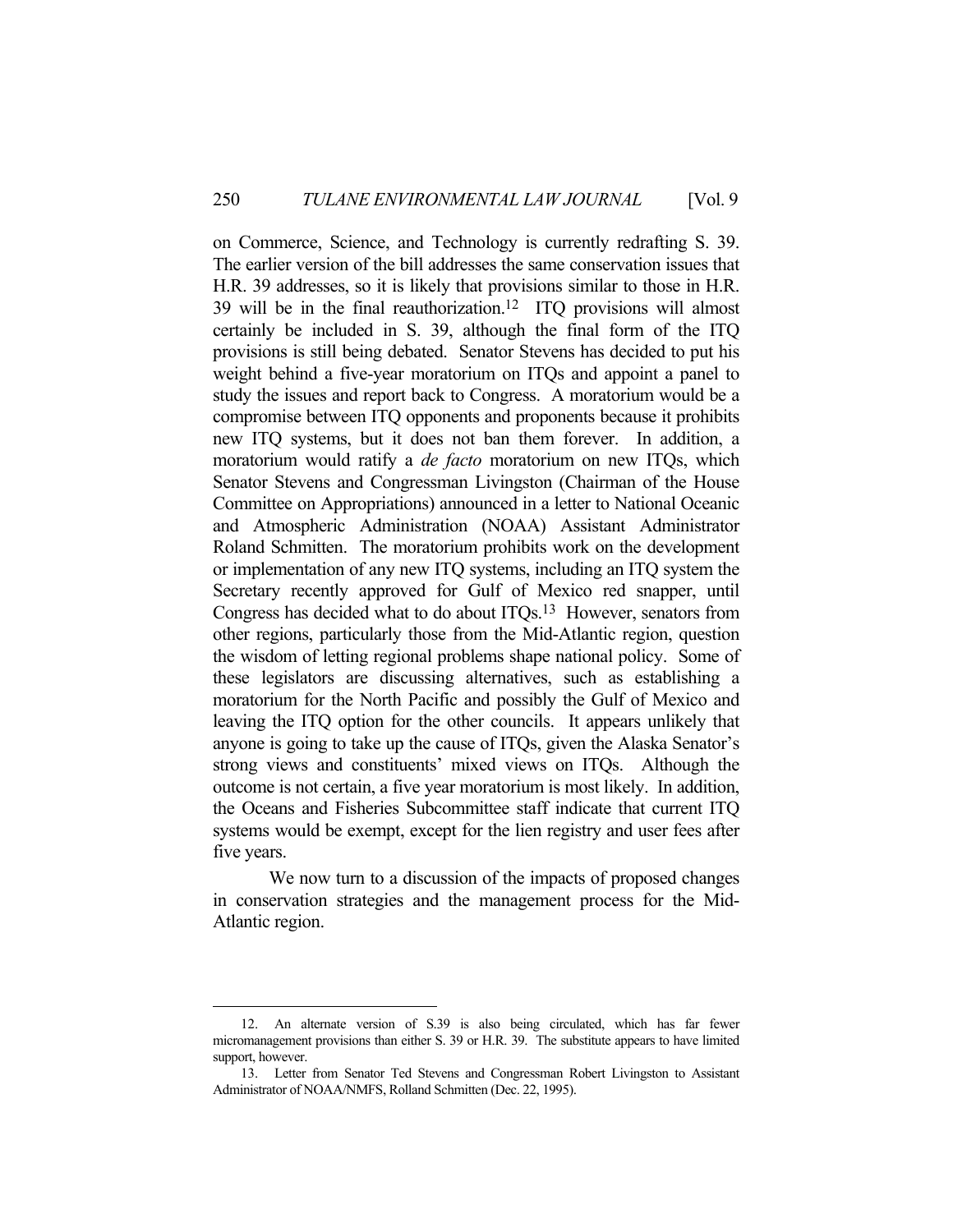#### 1996] *MID-ATLANTIC* 251

#### IV. THE MID-ATLANTIC FISHERY MANAGEMENT COUNCIL

 There are three federal fishery management councils responsible for managing Atlantic EEZ fisheries: the New England Fishery Management Council (NEFMC), the Mid-Atlantic Fishery Management Council (MAFMC), and the South Atlantic Fishery Management Council (SAFMC). In addition, the Atlantic States Marine Fisheries Commission (ASMFC) is responsible for management of interstate fisheries. The MAFMC has full or shared responsibility for the preparation of Fishery Management Plans for tilefish, scup, black sea bass, summer flounder, dogfish, Atlantic mackerel, Loligo squid, Illex squid, butterfish, weakfish, bluefish, angler (monkfish), surf clams, and ocean quahogs. The range of these fisheries varies, depending upon the range of the stocks, but they can extend from the United States-Canadian border in the north to the Caribbean in the south.14

 At present, six states have voting memberships on the MAFMC: New York, New Jersey, Pennsylvania, Delaware, Maryland, and Virginia. Each state has one obligatory membership and there are six atlarge members.15 Each of the states' fisheries directors and the National Marine Fisheries Service (NMFS) regional director are also voting members. Nonvoting members include representatives of the ASMFC, the U.S. Fish and Wildlife Service, the U.S. Coast Guard, the U.S. Department of State, NOAA General Counsel, the Northeast Fisheries Center of the NMFS, a NEFMC liaison, and a SAFMC liaison.

# *A. The Structure and Fate of the Mid-Atlantic Fishery Management Council*

 The provision to make the State of North Carolina a member of MAFMC has been supported by the Council and by North Carolina. The addition of North Carolina is seen as appropriate because North Carolina fishermen are involved in MAFMC managed fisheries. North Carolina also will keep its membership on the SAFMC.

 A proposal that appeared in the Senate but not the House was to eliminate the MAFMC, relegating its functions to the South Atlantic and

 <sup>14.</sup> The MAFMC has liaisons on the SAFMC and the NEFMC. The NEFMC is the lead council for the Atlantic groundfish fishery and the Atlantic scallop fishery. Both are important fisheries for the Mid-Atlantic region.

 <sup>15.</sup> As of 9/25/95 New York, Delaware, Maryland, and Virginia have one at-large member each, New Jersey has three, and Pennsylvania has none (MAFMC 1995, mimeo).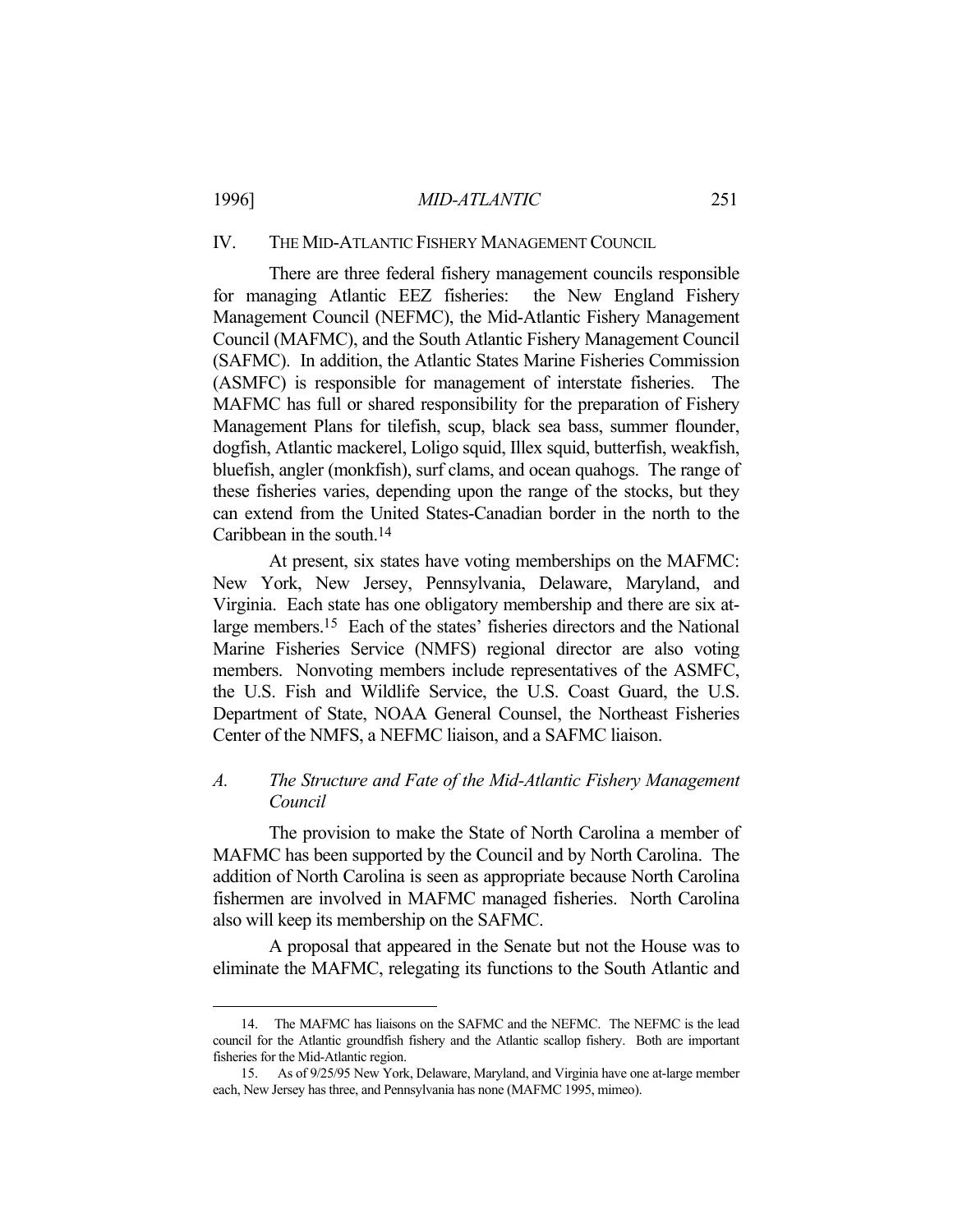New England councils. The stated rationale for the proposal is to cut the costs of fishery management.16 This would seem an error to us, given the large and growing tasks faced by each of the councils and, even more, the relative effectiveness of the MAFMC. Over the past two decades, the MAFMC has been able to deal intelligently with very sticky issues in both domestic and foreign fisheries. It has dealt with complex joint venture issues for squid, mackerel, and other species. The Council also has taken a leadership role in bringing issues concerning habitat to the fore in federal fisheries management. The Council has often been on the cutting edge of fishery management strategy. It was among the first to institute a "framework" fishery management plan when it implemented a quota framework plan for the Atlantic surf clam and ocean quahog fishery in 1981. A "framework plan" sets the outer limits of a fishery management measure, such as the highest and lowest total allowable catch (TAC or fishery quota). The plan identifies and analyzes the social, ecological, and economic impacts of the two extremes the framework allows. The Council is then able to pick options within the range of the framework without having to develop an entirely new fishery management plan, saving considerable money and time. The Council was also the first fishery management council to develop a limited entry system, and was the first to develop an ITQ system.

# *B. The Effect of Proposed Conservation Provisions in Magnuson Act Reauthorization on the Mid-Atlantic Region*

 The conservation provisions in H.R. 39 will have mixed effects on the operations of the Mid-Atlantic Council. The Council has never allowed a fishery it is managing to exceed MSY, so the Council will not have problems with any of the provisions to eliminate overfishing. On the other hand, the provisions to protect habitat and to reduce bycatch could prove to be counterproductive. This is because satisfying these provisions could hold up action (for as much as two years, according to council staff's estimates) on fisheries that are already stressed by overfishing or in danger of overfishing. This would be an ironic and unfortunate outcome, given Congress's clear desire to protect and restore stressed stocks. Furthermore, satisfying these provisions will also delay work on other parts of plan development because the staff is unlikely to

 <sup>16.</sup> Another proposal suggested would be to dissolve the MAFMC in order to form a single council that would manage large pelagic fisheries in the Atlantic region.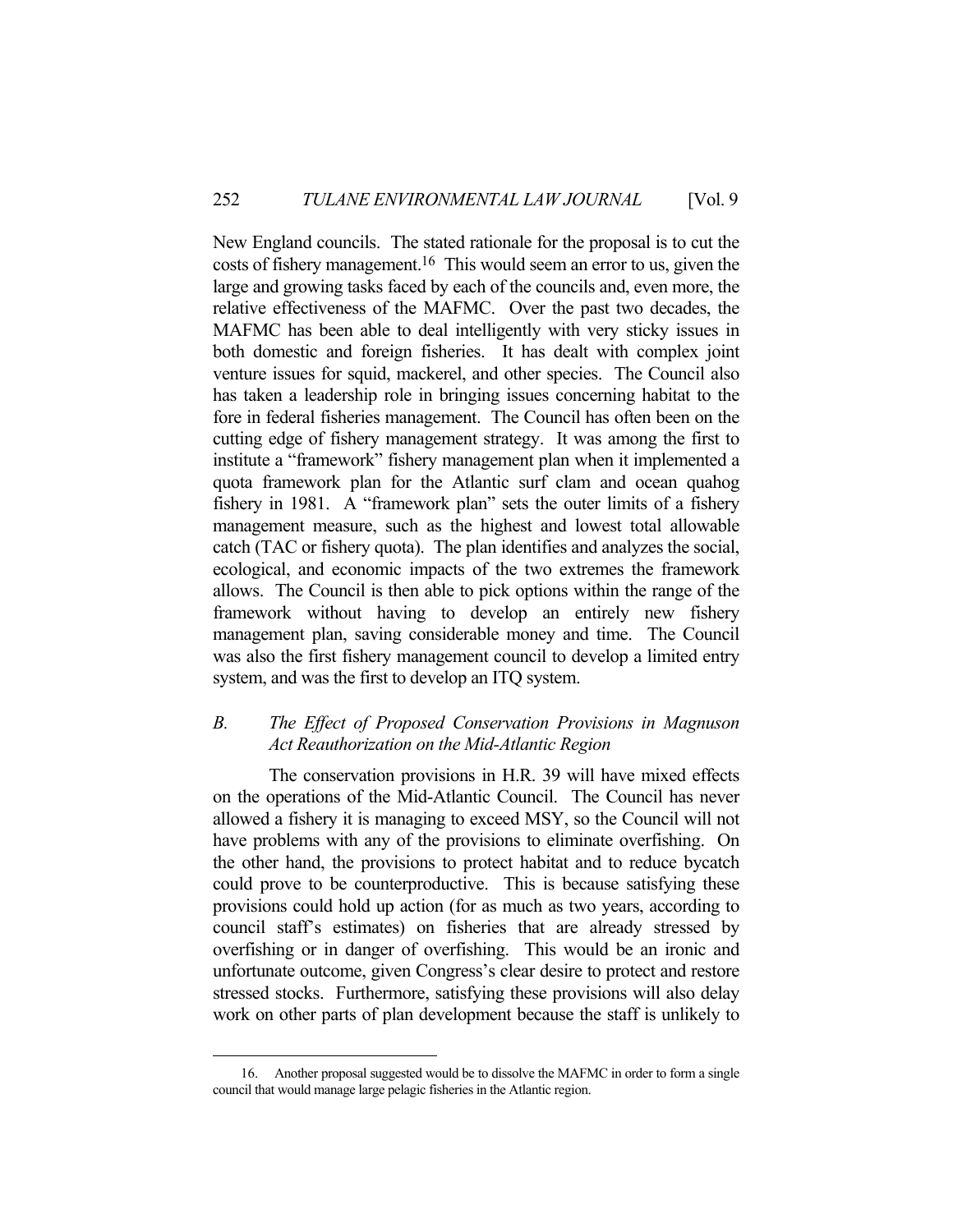be expanded, given a predicted operating budget cut of at least 25%. From the perspective of the MAFMC staff, preventing overfishing is the prime directive, to which everything else must take a back seat. Thus, while the conservation provisions are commendable, the implications for the effect on preventing overfishing may not have been fully examined by conservation advocates.17 These effects will have a direct impact on the Mid-Atlantic fisheries for which the MAFMC is responsible.

 The Council is seeing problems in squid and other once healthy fisheries because fishermen are turning to these fisheries when the fishermen are displaced by management measures designed to stop overfishing and restore stocks in other fisheries, especially the New England groundfish fishery.<sup>18</sup> This "domino effect" puts stress on fisheries, creating the need for more stringent management. The only tool the Council has to stop the domino effect is a moratorium on licenses that is implemented before the stocks are overfished. For example, the Council thought it had been very conservative in managing Illex squid, but found that there were signs of stress in this so-called "underutilized" fishery. The Council, in cooperation with the NMFS, the NEFMC, and the SAFMC, has developed a moratorium on commercial fishing permits for Illex and Lolligo squid and butterfish, and has established guidelines for considering a moratorium on commercial permits for Atlantic mackerel when landings reach 50% of the allowable biological catch (ABC).19 The limited entry plan has been sent to the Secretary for review and approval. Not surprisingly, fishermen displaced from the groundfish fisheries of New England because of regulations designed to help restore those highly stressed stocks are lobbying very actively in Washington for the Secretary to reject the Illex squid limited entry amendment.20

 <sup>17.</sup> David Kiefer, Executive Director of the MAFMC, personal communication 2/5/96.

 <sup>18.</sup> *Id.*

 <sup>19.</sup> Amendment #5 to the Fishery Management Plan for the Atlantic Mackerel, Squid, and Butterfish Fisheries, Aug. 1995 (MAFMC).

 <sup>20.</sup> The Council is also developing commercial vessel moratoria management plans for black sea bass (Fishery Management Plan and Draft Environmental Impact Statement for the Black Sea Bass Fishery, March 1995 (MAFMC, in cooperation with ASMFC, NMFS, NEFMC, SAFMC)) and scup (Amendment 8 to the Summer Flounder Fishery Management Plan: Fishery Management Plan and Final Environmental Impact Statement for the Scup Fishery, January 1996 (MAFMC, with ASMFC, NMFS, NEFMC, SAFMC)). These plans, as drafted, also require dealer permits, logbook reports, and permits to sell the fish managed by the Plan, as well as other measures to prevent overfishing.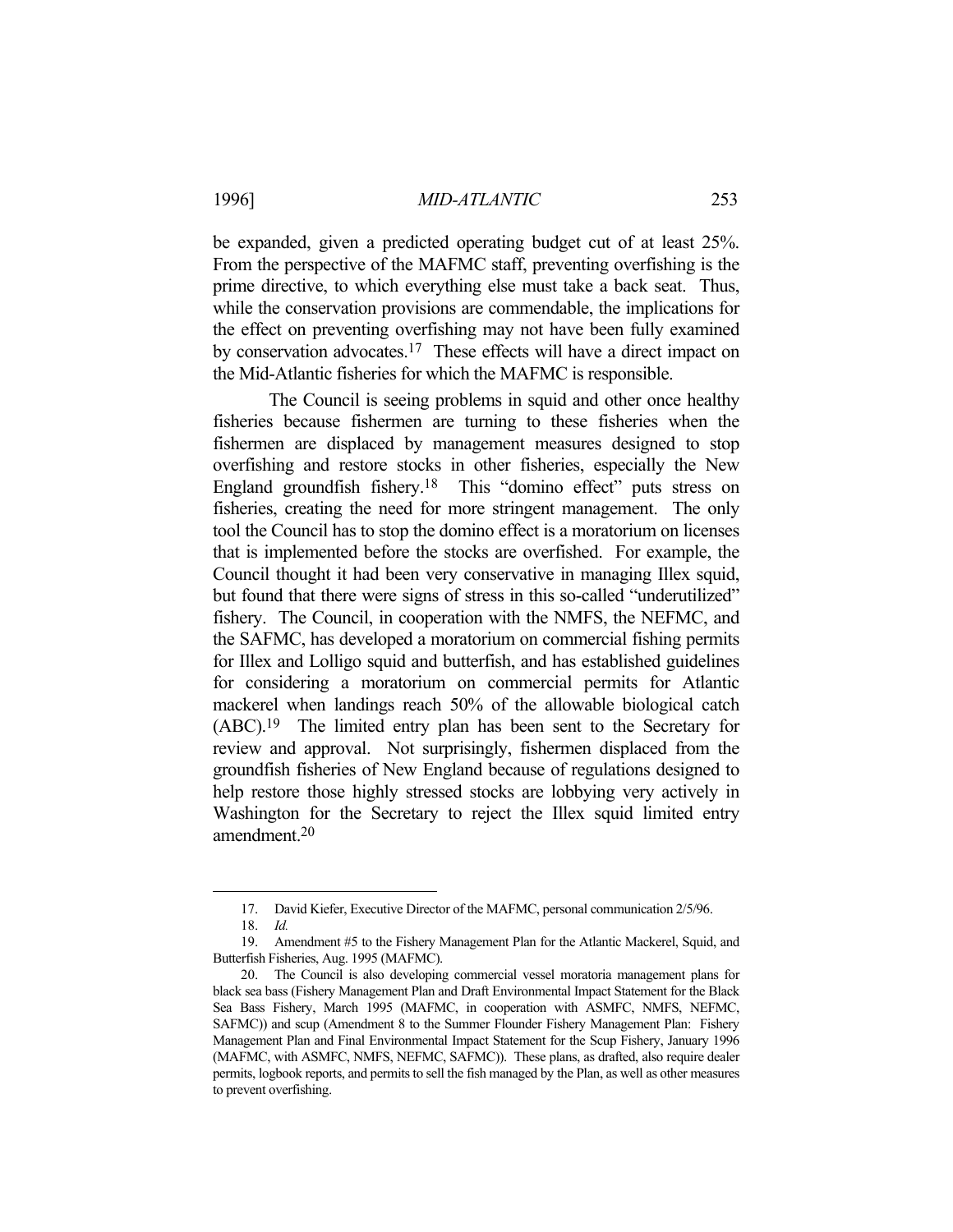#### *C. The ITQ Provisions*

1

 A moratorium on new ITQ systems will eliminate a fishery management tool that has been used effectively in the Atlantic to reduce or prevent overcapitalization. The first federal ITQ system was the Atlantic surf clam and ocean quahog fishery, which the MAFMC developed and which was implemented in 1990 in order to let the fleet consolidate and eliminate overcapitalization.21 In a different fishery, for wreckfish, the SAFMC found ITQs very effective in preventing overcapitalization before it had occurred.22 The MAFMC is not considering any new ITQ systems at this time, but there are people in the Mid-Atlantic who are involved in the scallop and the groundfish fisheries who would support ITQs for those fisheries.

# *D. Effect of ITQ Provisions in Magnuson Act Reauthorization on the Atlantic Surf Clam and Ocean Quahog Fishery*

 As discussed, current ITQ programs, including the surf clam and ocean quahog system, would be exempted from ITQ provisions being considered by Congress. Exceptions are participation in a central ITQ lien-registry and payment of user fees, after five years. The industry is in favor of the lien-registry system; it asked Congress for the lien registry in order to make it easier for smaller operators to purchase ITQs. The majority of ITQ holders have reluctantly agreed to user fees, provided they are collected for the sole purpose of managing the fishery. The fiveyear delay in imposition of user fees is intended to allow those who purchased ITQs to pay off their loans before they are required to pay a fee that they did not expect when they incurred the debts.

 Several studies examine the economic, social, and legal implications of ITQs in the Atlantic surf clam and ocean quahog fishery.23 It is often viewed as a telling instance of how rapidly the distribution of ownership and wealth can change once fishing rights are

 <sup>21.</sup> This was also the first federal fishery to have a limited entry system, beginning in 1977.

 <sup>22.</sup> John R. Gauvin, *The South Atlantic Wreckfish Fishery: A Preliminary Evaluation of the Conservation Effects of a Working ITQ System, in* LIMITING ACCESS TO MARINE FISHERIES: KEEPING THE FOCUS ON CONSERVATION 169-83 (Karyn L. Gimbel, ed., 1994).

 <sup>23.</sup> Bonnie J. McCay, *ITQ Case Study: Atlantic Surf Clam and Ocean Quahog Fishery, in* LIMITING ACCESS TO MARINE FISHERIES: KEEPING THE FOCUS ON CONSERVATION 75-97 (Karyn L. Gimbel, ed., 1994).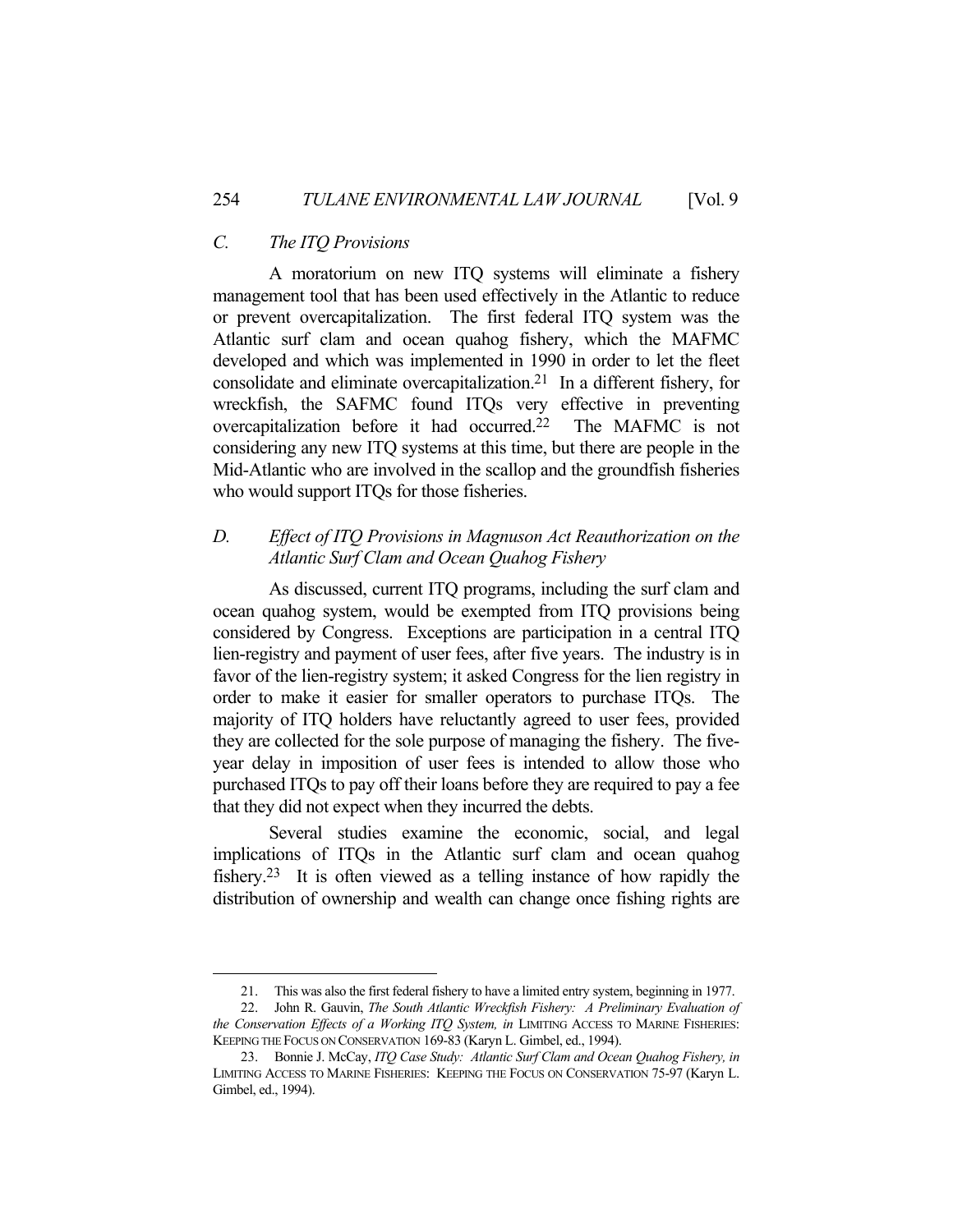<u>.</u>

privatized.24 Decline in the number of vessels and people in the industry was pronounced after 1990.<sup>25</sup> However, this fishery had a very high degree of asymmetry and concentration of ownership and wealth prior to the onset of ITQs in the 1990s;26 consequently, there has been very little change in that regard, although there have been other structural changes that have affected bargaining relationships between buyers and sellers of clams and quotas.27 Moreover, the main purpose of the ITQ systems was to promote an industry-funded buyout of excess fishing capacity of a fleet that was prevented from consolidating under the prior management regime.28 Antitrust issues have been raised, but one court decided that the NOAA behaved rationally in its design of the Atlantic surf clam and ocean quahog system and that market power was not impermissibly abused.29 The Atlantic surf clam and ocean quahog ITQ case may also fit the prediction that individualized quota systems are more likely than competitive quota systems to enable the development of effective and

 <sup>24.</sup> *See*, *e.g.,* Greer, Jed. 1995, The Big Business Takeover of US Fisheries: Privatizing the Oceans Through Individual Transferable Quotas (ITQs). Washington, DC: Greenpeace, US; Amsterdam, Greenpeace International, pp. 3-6-6 et seq. Environmental groups have a wide range of perspectives on ITQs; the Environmental Defense Fund is among those which are hopeful that ITQs are tools for conservation as well as economic efficiency (Environmental Defense Fund 1994. ACHIEVING SUSTAINABLE FISHERIES IN AMERICA WITH INCENTIVE-BASED LIMITED ACCESS POLICIES. New York, draft dated January, 1994). *See also* Lee G. Anderson, 1996, Access Control in Fisheries: The Views of Environmental Groups. OCEAN AND SHORELINE MANAGEMENT, in press.

 <sup>25.</sup> Stanley Wang, *The Surf Clam ITQ Management: An Evaluation, in* MARINE RESOURCE ECONOMICS 10, 93-98. *Also see* Thomas B. Hoff, 1993, The Surf Clam (*Spisula solidissima*) and Ocean Quahog (*Arctica islandica*) Fishery—The First U.S. ITQ System. Paper presented to the Annual Meeting of the American Fisheries Society, Portland, Oregon, August 1993.

 <sup>26.</sup> Carolyn F. Creed, 1991, *Cutting Up the Pie: Private Moves and Public Debates in the Social Construction of a Fishery*. Unpublished Ph.D. Dissertation. New Brunswick: Rutgers University.; McCay, Bonnie J. and Carolyn F. Creed, *Social structure and debates on fisheries management in the Mid-Atlantic surf clam fishery*, *in* OCEAN & SHORELINE MANAGEMENT 13, 199- 229 (1990). McCay, Bonnie J. and Carolyn F. Creed, *Dividing up the commons: management of the U.S. surf clam fishery, in* PROCEEDINGS OF MARINE RESOURCE UTILIZATION: A CONFERENCE ON SOCIAL SCIENCE ISSUES, Mobile, Alabama, University of South Alabama, May 4-6, 1988.

 <sup>27.</sup> Bonnie J. McCay, Richard Apostle, Carolyn F. Creed, Alan C. Finlayson, & Knut Mikalsen, *Individual Transferable Quotas (ITQs) in Canadian and U.S. Fisheries, in* OCEAN AND SHORELINE MANAGEMENT, in press (1996).

 <sup>28.</sup> AMENDMENT #8 TO THE FISHERY MANAGEMENT PLAN FOR THE ATLANTIC SURF CLAM AND OCEAN QUAHOG FISHERY, July 1988 (MAFMC, 1989).

 <sup>29.</sup> Sea Watch Int'l v. Mosbacher, 762 F. Supp. 370, 376, 378, 380-81 (D.D.C. 1991). *See also* William J. Milliken, *Individual Transferable Quotas and Antitrust Law, in* OCEAN AND COASTAL LAW JOURNAL vol. 1 (no.1), 35-37 (1994), who argues in his review of this and other cases that although antitrust concerns were legitimate, ITQ systems can be designed to make violations of antitrust laws unlikely.